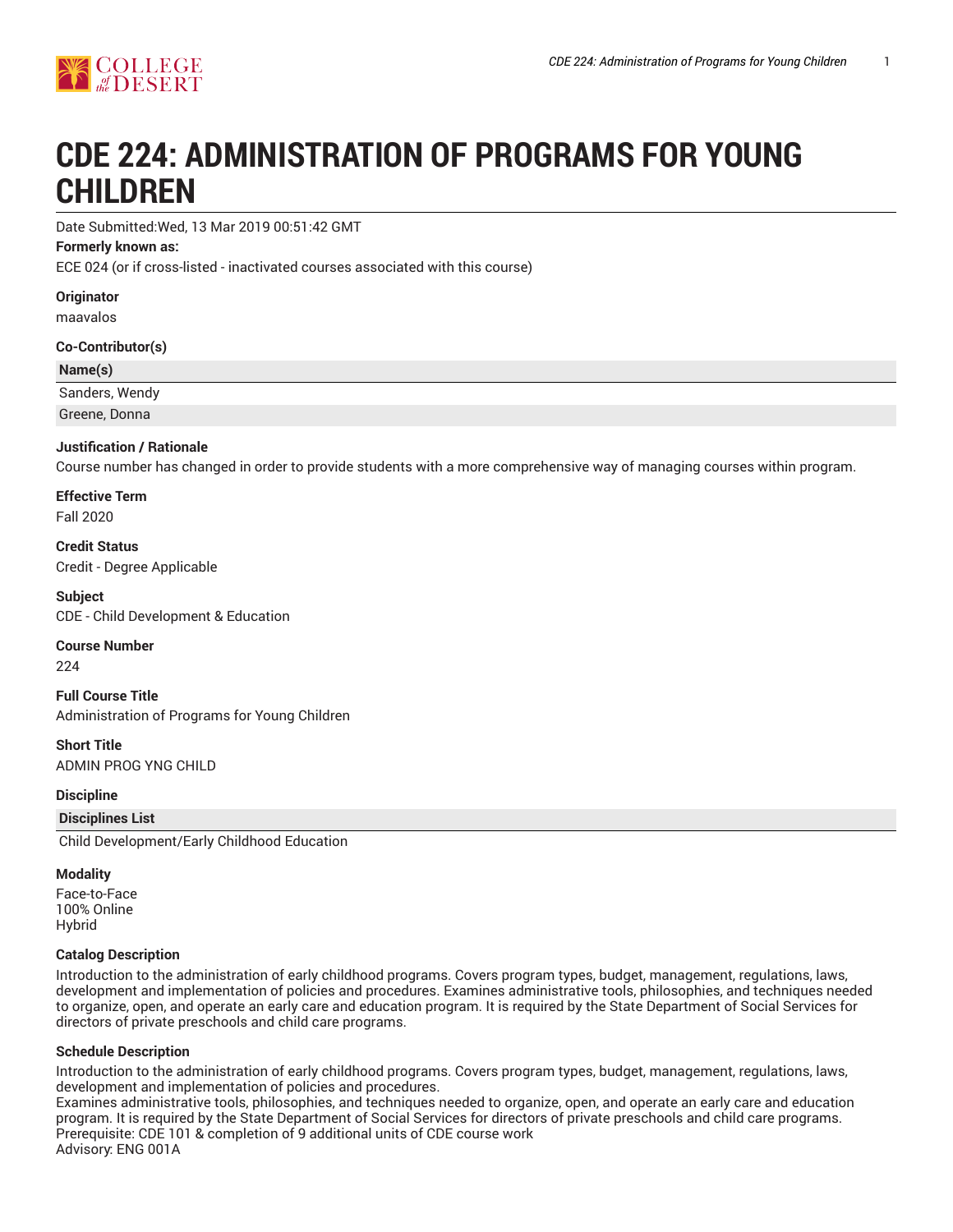

**Lecture Units** 3 **Lecture Semester Hours** 54 **Lab Units** 0 **In-class Hours** 54

**Out-of-class Hours** 108

**Total Course Units** 3 **Total Semester Hours** 162

**Prerequisite Course(s)** CDE 101 & completion of 9 additional units of CDE course work Advisory: ENG 001A

## **Required Text and Other Instructional Materials**

**Resource Type** Book

**Author**

Sciarra, D., Lynch, E., Adams, S., Dorsey, A.

**Title**

Developing Administering A Child Care and Education Program

**Edition**

9th or most rec

**City**

Boston, MA

**Publisher** Cengage learning

**Year** 2014

**College Level** Yes

**ISBN #** 9781305088085

**Resource Type**

Manual

**Author**

Teachstone

**Title** CLASS Dimensions Guide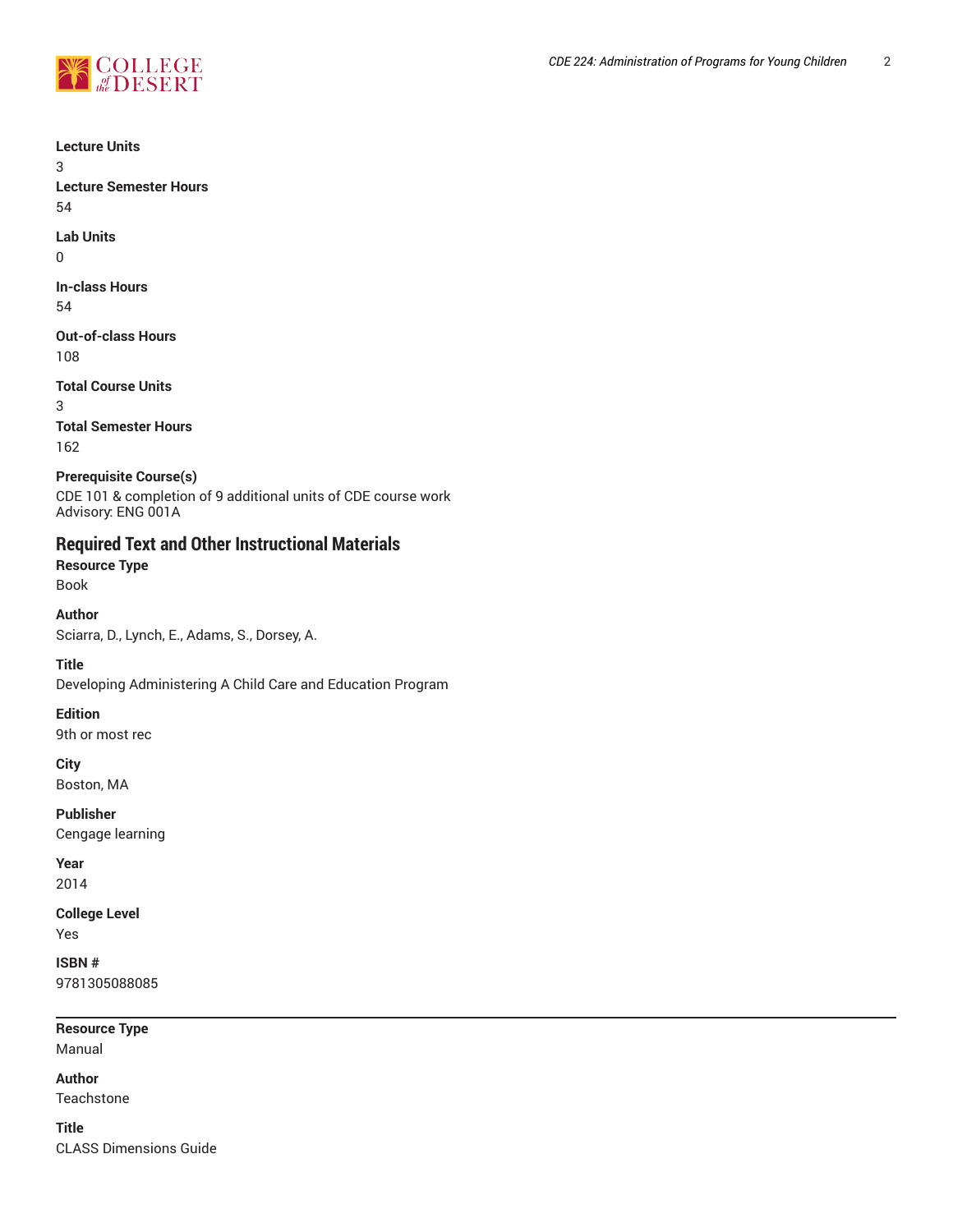

#### **Publisher**

**Teachstone** 

#### **Year**

2015-01-01

#### **Resource Type**

Manual

#### **Author**

Harms, Clifford, Cryer

#### **Title**

Early Childhood Environmental Rating Scale 3

#### **Publisher**

Redleaf Press

#### **Year**

2015-01-01

#### **Class Size Maximum**

35

## **Entrance Skills**

Students will be required to read and write college level texts.

#### **Requisite Course Objectives**

CDE 101-Summarize developmental stages and milestones. ENG 001A-Write essays with arguable theses and evidence from different types of sources. ENG 001A-Read, analyze, and interpret varied texts (e.g., literary, digital, visual).

#### **Entrance Skills**

Students will be required to have a working knowledge of child development, developmentally appropriate practices in child care settings and the ability to apply that knowledge in the supervision of others.

#### **Requisite Course Objectives**

CDE 101-Summarize developmental stages and milestones. CDE 101-Apply objective techniques and skills when observing, interviewing, describing, and evaluating behavior in children.

#### **Course Content**

A. Responsibilities of an Administrator

- 1. Policies, procedures and handbooks
- 2. Staffing and scheduling
- 3. Hiring, review and evaluation
- 4. Use of technology
- 5 Working with boards, families and community
- 6. Advocacy and public policy
- 7. Strategic Planning
	- a. Start Up
- b. Needs Assessment
- c. Marketing
- 8. Finances
	- a. Budget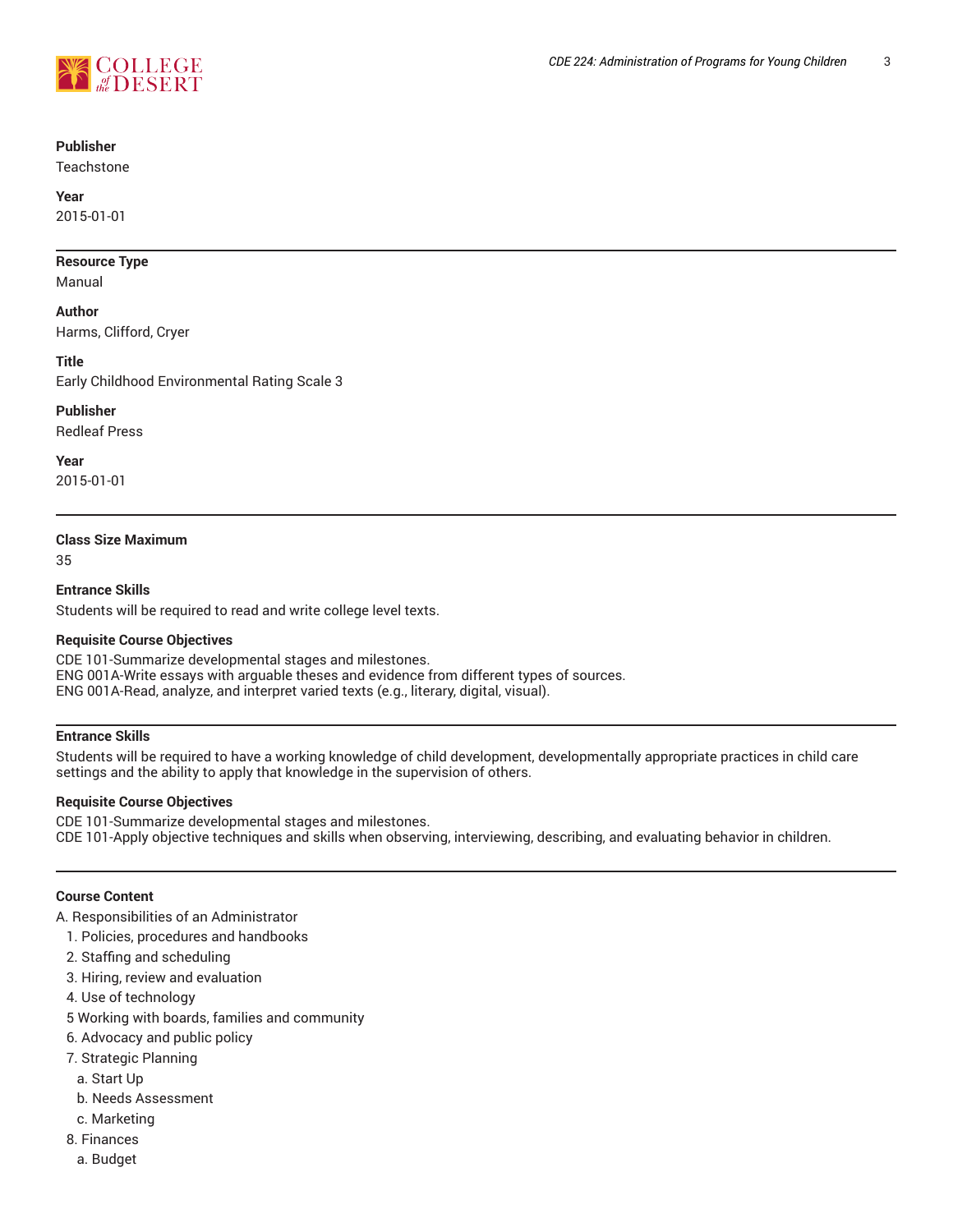

b. Record Keeping

c. Fundraising and grant writing

B. Regulations

- 1. Title 22, Title 5, Education Code
- 2. Health and Safety Code
- 3. Mandated Reporting
- 4. Adults with Disabilities Act
- 5. Emergency preparedness
- 6. Accreditation
- 7. Food services
- C. Program Development
	- 1. Mission, philosophy, values
	- 2. Culture and climate of program
	- 3. Program models
	- 4. Diversity and inclusion
	- 5. Managing the environment
	- 6. Facilities
	- 7. Curriculum
	- 8. Routines and schedules
	- 9. Program evaluation tools

#### **Course Objectives**

| <b>Objectives</b>                                                                                 |
|---------------------------------------------------------------------------------------------------|
| Compare and contrast various program structures, philosophies, and curriculum models.             |
| Identify strategies to ensure equity and respect for children, families, staff and colleagues.    |
| Practice using staff and environmental assessment tools and evaluate the usefulness of each tool. |
| Demonstrate knowledge of compliance with regulatory systems.                                      |
| Assess various methods and tools of evaluation.                                                   |
| Examine effective policies and procedures for staffing and scheduling.                            |
|                                                                                                   |

#### **Student Learning Outcomes**

# **Upon satisfactory completion of this course, students will be able to:** Outcome 1 Apply administration skills in various types of early care and education programs. Outcome 2 Demonstrate knowledge of strategic and fiscal planning.

Outcome 3 Evaluate components of quality programs, facilities and operations.

## **Methods of Instruction**

| <b>Method</b>                          | Please provide a description or examples of how each instructional<br>method will be used in this course.   |                           |
|----------------------------------------|-------------------------------------------------------------------------------------------------------------|---------------------------|
| Demonstration, Repetition/Practice     | Provide in-class hands-on opportunities to interact with materials in a<br>more practical way               |                           |
| Collaborative/Team                     | Cooperative learning projects                                                                               |                           |
| Lecture                                | Plan, model, and introduce videos, vignettes, and resources that apply<br>and align with course content     |                           |
| <b>Methods of Evaluation</b>           |                                                                                                             |                           |
| <b>Method</b>                          | Please provide a description or examples of how<br>each evaluation method will be used in this course.      | <b>Type of Assignment</b> |
| College level or pre-collegiate essays | Students will compose at least two short essays<br>regarding supervision in a child development<br>setting. | In and Out of Class       |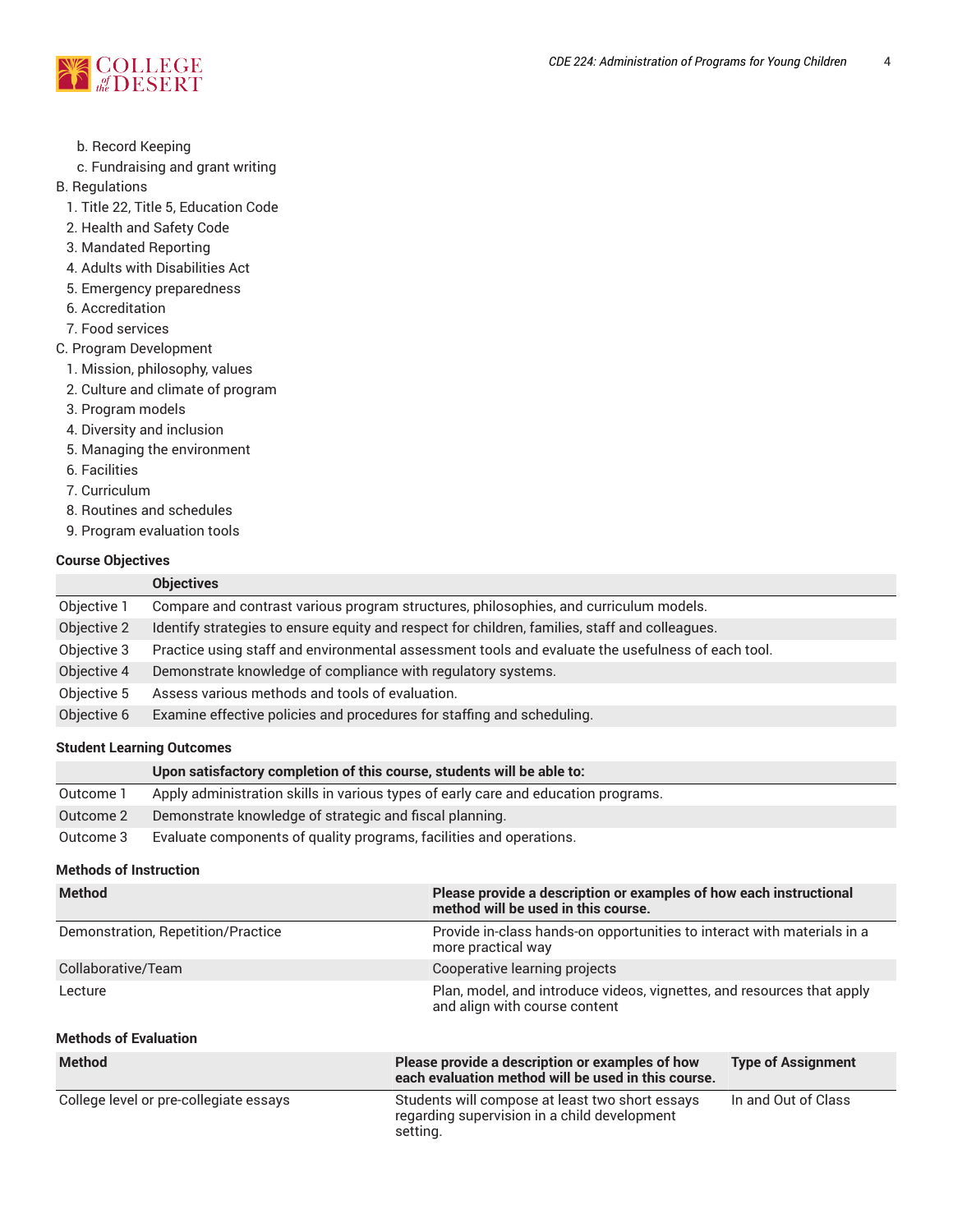

| Group activity participation/observation         | Students will be encouraged to work on group<br>activities that required teamwork, accountability,<br>and active participation | In Class Only       |
|--------------------------------------------------|--------------------------------------------------------------------------------------------------------------------------------|---------------------|
| Presentations/student demonstration observations | Group project, business plan.                                                                                                  | In Class Only       |
| Reading reports                                  | Students will be evaluated in quality, in depth,<br>understanding and application of course materials                          | In and Out of Class |
| Guided/unguided journals                         | Reflect upon current trends in the child care field                                                                            | Out of Class Only   |

#### **Assignments**

#### **Other In-class Assignments**

- 1. Written reports: Business Plan and Personnel Policies
- 2. Oral reports and projects: Visual and oral presentations on the business plans and personnel policies

#### **Other Out-of-class Assignments**

Read text and articles weekly and provide written reflections about the reading, ( approximately 32 hours) Two interviews of directors of different program types ( privately and publicly funded) and create a compare and contrast essay regarding the interviews. (approximately 30 hours)

Prepare a business plan and personnel policies for a fictitious child development center ( approximately 40 hours)

**Grade Methods**

Letter Grade Only

## **Distance Education Checklist**

**Include the percentage of online and on-campus instruction you anticipate.**

**Online %** 70 **On-campus %** 30

What will you be doing in the face-to-face sections of your course that necessitates a hybrid delivery vs a fully online delivery? Students will have the opportunity to work in teams on their final projects. Face to face orientation.

## **Instructional Materials and Resources**

## **Effective Student/Faculty Contact**

Which of the following methods of regular, timely, and effective student/faculty contact will be used in this course?

#### **Within Course Management System:**

Timely feedback and return of student work as specified in the syllabus Discussion forums with substantive instructor participation Chat room/instant messaging Regular virtual office hours Private messages Online quizzes and examinations Video or audio feedback Weekly announcements

#### **External to Course Management System:**

Direct e-mail E-portfolios/blogs/wikis Listservs Posted audio/video (including YouTube, 3cmediasolutions, etc.) Synchronous audio/video **Teleconferencing** Telephone contact/voicemail USPS mail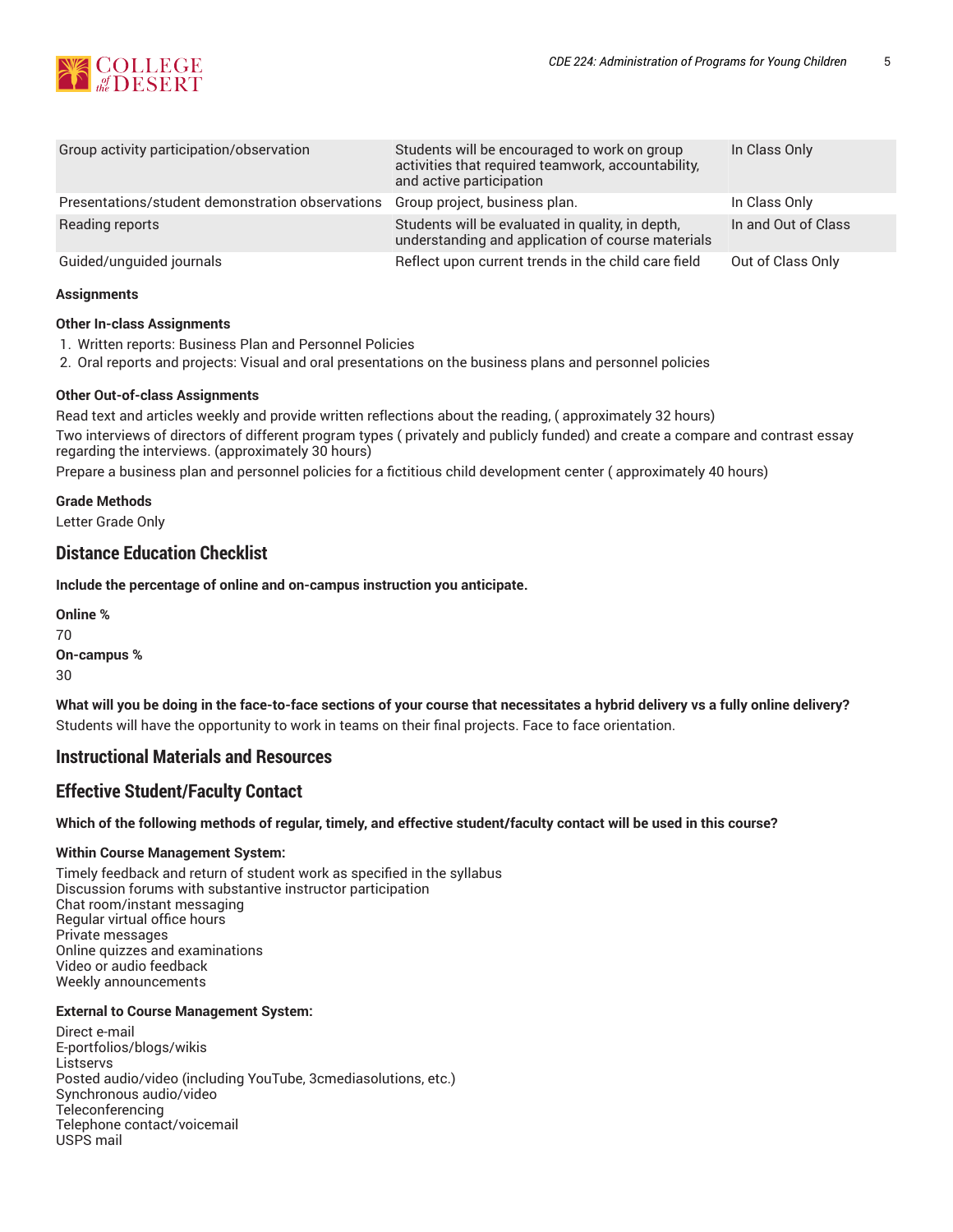

#### **For hybrid courses:**

Scheduled Face-to-Face group or individual meetings Field trips Orientation, study, and/or review sessions

#### Briefly discuss how the selected strategies above will be used to maintain Regular Effective Contact in the course.

Faculty will utilize different modalities to maintain effective contact with course. For example, sending emails, posting announcements and conducting video conference meetings as needed for either entire class or individual ones.

## **Other Information**

**MIS Course Data**

## **CIP Code** 19.0708 - Child Care and Support Services Management.

**TOP Code** 130580 - Child Development Administration and Management

**SAM Code** C - Clearly Occupational

**Basic Skills Status** Not Basic Skills

**Prior College Level** Not applicable

**Cooperative Work Experience** Not a Coop Course

**Course Classification Status** Credit Course

**Approved Special Class** Not special class

**Noncredit Category** Not Applicable, Credit Course

**Funding Agency Category** Not Applicable

**Program Status** Program Applicable

**Transfer Status** Transferable to CSU only

**Allow Audit** No

**Repeatability** No

**Materials Fee** No

**Additional Fees?** No